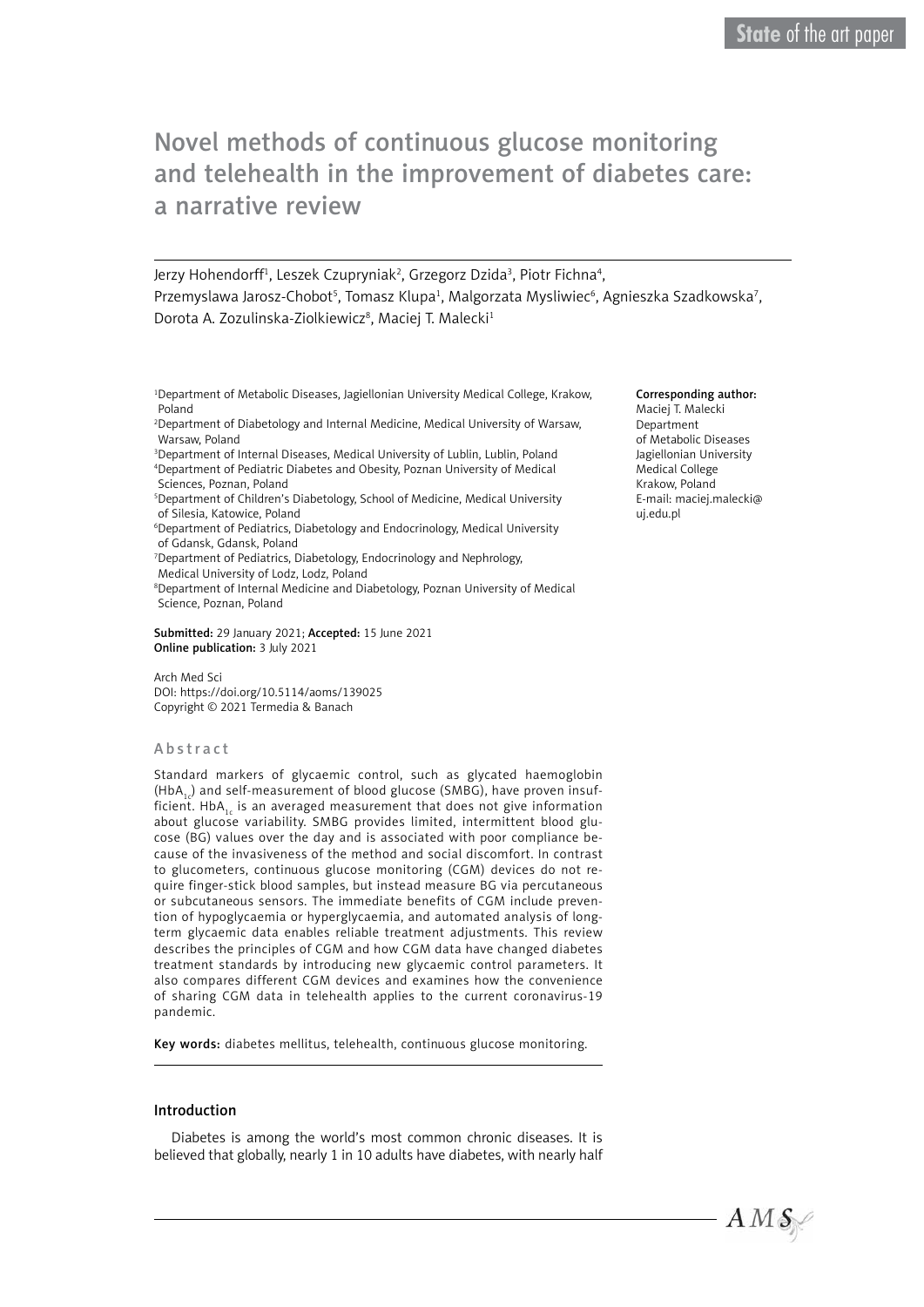a billion total patients [1, 2]. The burden of diabetes and its complications on patients, their caretakers, and healthcare systems is high [3]. Acute diabetic complications, such as severe hypoglycaemia or hyperglycaemia, may be life-threatening, whereas chronic complications can lead to substantial disability due to heart failure after myocardial infarction, loss of independence following a stroke, the need for dialysis due to kidney failure, leg amputation due to diabetic foot syndrome, or blindness due to retinopathy [4, 5].

Treatment achieving good glycaemic control can substantially reduce the risk of both acute and chronic diabetic complications [6, 7]. Currently, glycated haemoglobin (HbA<sub>1c</sub>) is the most commonly used indicator of long-term glycaemic control. However, HbA $_{1c}$  is an imperfect marker because it is a blood glucose (BG) level averaged over 3 months, and does not give information regarding the patient's target fasting or postprandial BG levels [7, 8]. Similarly,  $HbA_{1c}$  cannot reveal the frequency of hypoglycaemia or hyperglycaemia episodes, or information about glycaemic variability [9]. Self-monitoring of blood glucose (SMBG) with glucometers complements HbA<sub>1c</sub> measurements by providing the patient's daily glucose levels, but gives only a limited number of glucose values per day, and is inconvenient and socially uncomfortable, which results in poor compliance and suboptimal glycaemic control [10, 11].

This review describes novel blood glucose (BG) monitoring methods, i.e., intermittently scanned continuous glucose monitoring (isCGM) and re-

al-time continuous glucose monitoring (rtCGM), which can substantially improve short-term and long-term glycaemic control and reduce the disease burden on patients and their caretakers. Both these systems are increasingly being used worldwide, so it is important that specialists in diabetology, as well as family physicians, have practical knowledge about them.

### Novel methods of glucose monitoring in diabetes care

IsCGM and rtCGM are new methods of monitoring BG in patients with type 1 or type 2 diabetes. In contrast to standard glucometers, isCGM and rtCGM devices do not require blood samples and, therefore, eliminate the need for multiple finger-sticks per day. This makes them not only more convenient but also a more hygienic method of glucose control. Instead, these devices use glucose sensors commonly placed percutaneously by patients themselves or, rarely, subcutaneously by medical professionals. In both methods, BG is measured continuously and non-invasively from interstitial fluid, and measurements can be read at any time [12]. In isCGM, BG readings are obtained on demand by scanning the sensor with a handheld reader or smartphone, whereas rtCGM provides constant measurements displayed on a device. Although isCGM readings are obtained on demand, the device stores 8 h of glycaemic data that are downloaded to the reader each time the sensor is scanned (Figure 1) [13]. Thus, full-day glycaemic readings are obtained by a minimum of three evenly



Figure 1. Smartphone app (FreeStyle LibreLink App) view. The device displays current blood glucose levels (1), a trend arrow (2, see interpretation on the left), and an 8-hour glycemia profile (3)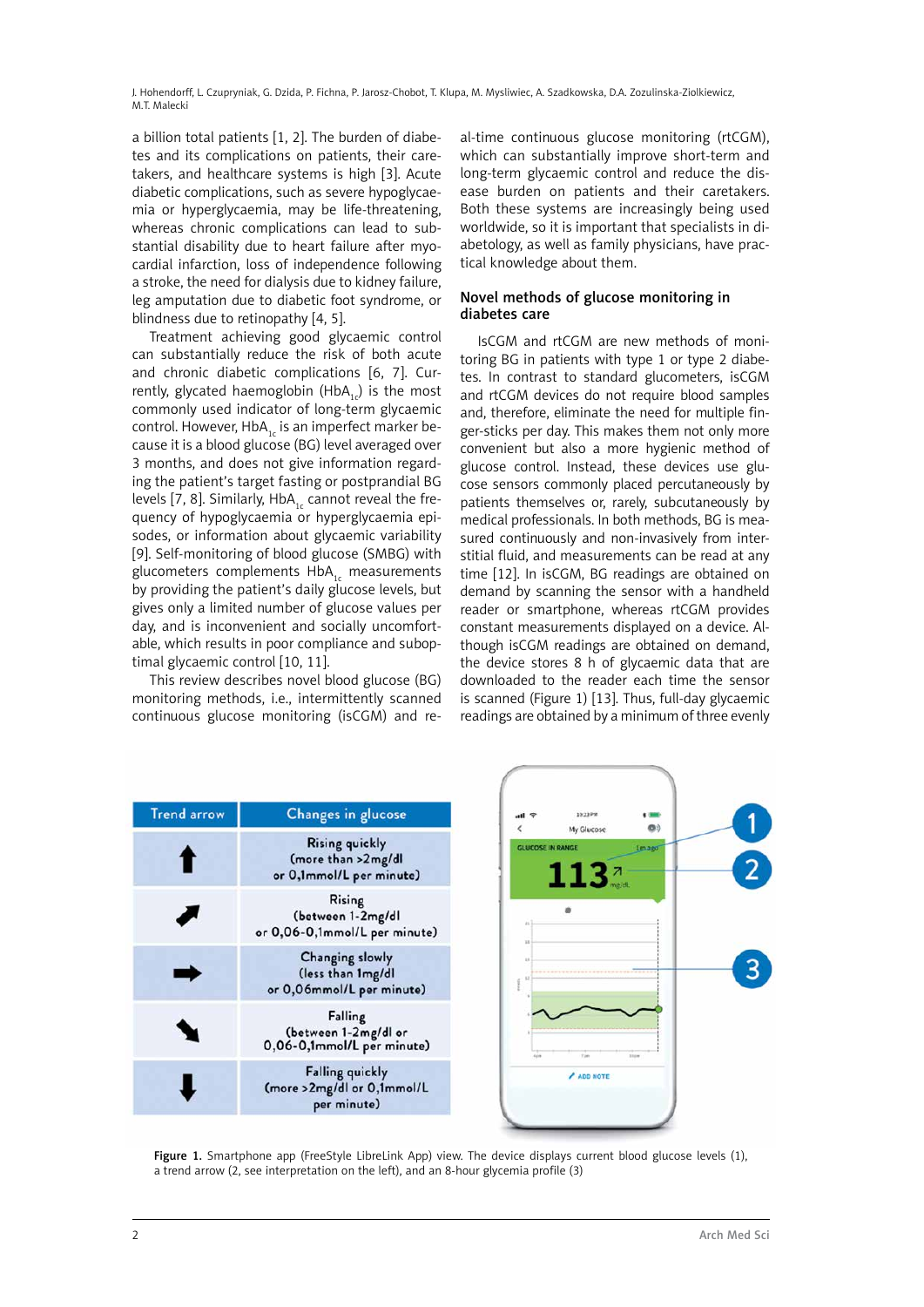| Parameter                                                                                                                                            | Self-monitoring of blood<br>glucose with glucometer | Intermittently scanned<br><b>CGM</b><br>(FreeStyle Libre)                                                                                  | Real-time CGM<br>(Dexcom G5, G6, Enlite/<br>Guardian, Eversense)                                                      |  |
|------------------------------------------------------------------------------------------------------------------------------------------------------|-----------------------------------------------------|--------------------------------------------------------------------------------------------------------------------------------------------|-----------------------------------------------------------------------------------------------------------------------|--|
| Glucose level testing site                                                                                                                           | Capillary blood                                     | Interstitial fluid                                                                                                                         | Interstitial fluid                                                                                                    |  |
| Fingertip (or earlobe)<br>pricking necessary to<br>perform glucose test/<br>calibration                                                              | With every measurement                              | Not required                                                                                                                               | At least twice daily<br>(for all except Dexcom G6)                                                                    |  |
| Therapeutic decisions,<br>including those concerning<br>insulin dosage, can be<br>based on glucose level<br>measurements obtained<br>from the device | Yes                                                 | Yes                                                                                                                                        | Yes: Dexcom G5, G6;<br>No, a measurement with<br>a glucose meter must<br>be performed: Enlite/<br>Guardian, Eversense |  |
| Information on dynamic<br>changes of glucose level<br>(glucose level trends)                                                                         | <b>No</b>                                           | Yes                                                                                                                                        | Yes                                                                                                                   |  |
| Alerts                                                                                                                                               | N/A                                                 | No: FreeStyle Libre;<br>Yes: FreeStyle Libre2                                                                                              | Yes                                                                                                                   |  |
| Type of sensor                                                                                                                                       | N/A                                                 | Percutaneous                                                                                                                               | Percutaneous<br>(Dexcom, Medtronic);<br>Implantable subcutaneous<br>(Eversense)                                       |  |
| Sensor operation duration                                                                                                                            | N/A                                                 | 14 days                                                                                                                                    | Percutaneous: 6-10 days;<br>Subcutaneous: 180 days                                                                    |  |
| On-body components                                                                                                                                   | N/A                                                 | Sensor                                                                                                                                     | Sensor and transmitter                                                                                                |  |
| Voice information on<br>glycaemia                                                                                                                    | Selected models                                     | Yes                                                                                                                                        | No                                                                                                                    |  |
| Ketone body measurement<br>capability                                                                                                                | Selected models                                     | Yes (only for Freestyle<br>Libre reader users)                                                                                             | N <sub>o</sub>                                                                                                        |  |
| Approval for use in different<br>age groups                                                                                                          | No age limit                                        | From the age of 4<br>Percutaneous: > age of<br>2 years (Dexcom) or no<br>age limit (Enlite/Guardian)<br>Subcutaneous: > age of<br>18 years |                                                                                                                       |  |
| Approval for use in<br>pregnancy                                                                                                                     | Yes                                                 | Yes                                                                                                                                        | No: Dexcom G5,<br>Eversense:<br>Yes: Dexcom G6,<br>Enlite/Guardian                                                    |  |

|  | Table I. Comparison of blood glucose measurement methods* |
|--|-----------------------------------------------------------|
|--|-----------------------------------------------------------|

*\*Based on the respective systems' operation manuals and manufacturers' information resources. CGM – continuous glucose monitoring.*

distributed scans per day, allowing for retrospective analysis of glycaemic control. Many rtCGM devices need calibrating twice daily, requiring conventional glucose measurement with a glucometer. In contrast, the isCGM device (FreeStyle Libre) is factory calibrated, eliminating the need for finger-sticks. Table I compares the characteristics of rtCGM and isCGM with conventional glucometers.

The convenience of the novel methods of BG monitoring improves compliance and, therefore, treatment outcomes. Data from a Scottish study show that patients with diabetes rarely check their BG, against medical recommendations [14]. In contrast, large studies show that patients with type 1 or type 2 diabetes using isCGM check their glucose much more frequently: 8–16 times per day [15–17]. In patients with both major types of diabetes, frequent BG monitoring is associated with better glucose control, including lower  $HbA_1$  values [18, 19]. Similar findings were observed in studies in which the use of CGM devices was associated with improved glycaemic control and reduced risk of both hypoglycaemia and hyperglycaemia compared to conventional SMBG monitoring [15–17]. Within the group of patients who used isCGM, glycaemic control was better among those who scanned their sensor more frequently [15, 20]. In addition to more frequent measurements, isCGM and rtCGM provide patients with information about BG trends over short periods (e.g., 15 min). These trends are displayed as up arrows (1), down arrows  $(\downarrow)$ , horizontal arrows  $(\rightarrow)$ , or angled arrows  $(\rightarrow)$ , single or double, which prompt the patient to take action to avoid hyperglycaemia or hypoglycaemia (Figure 1) [21].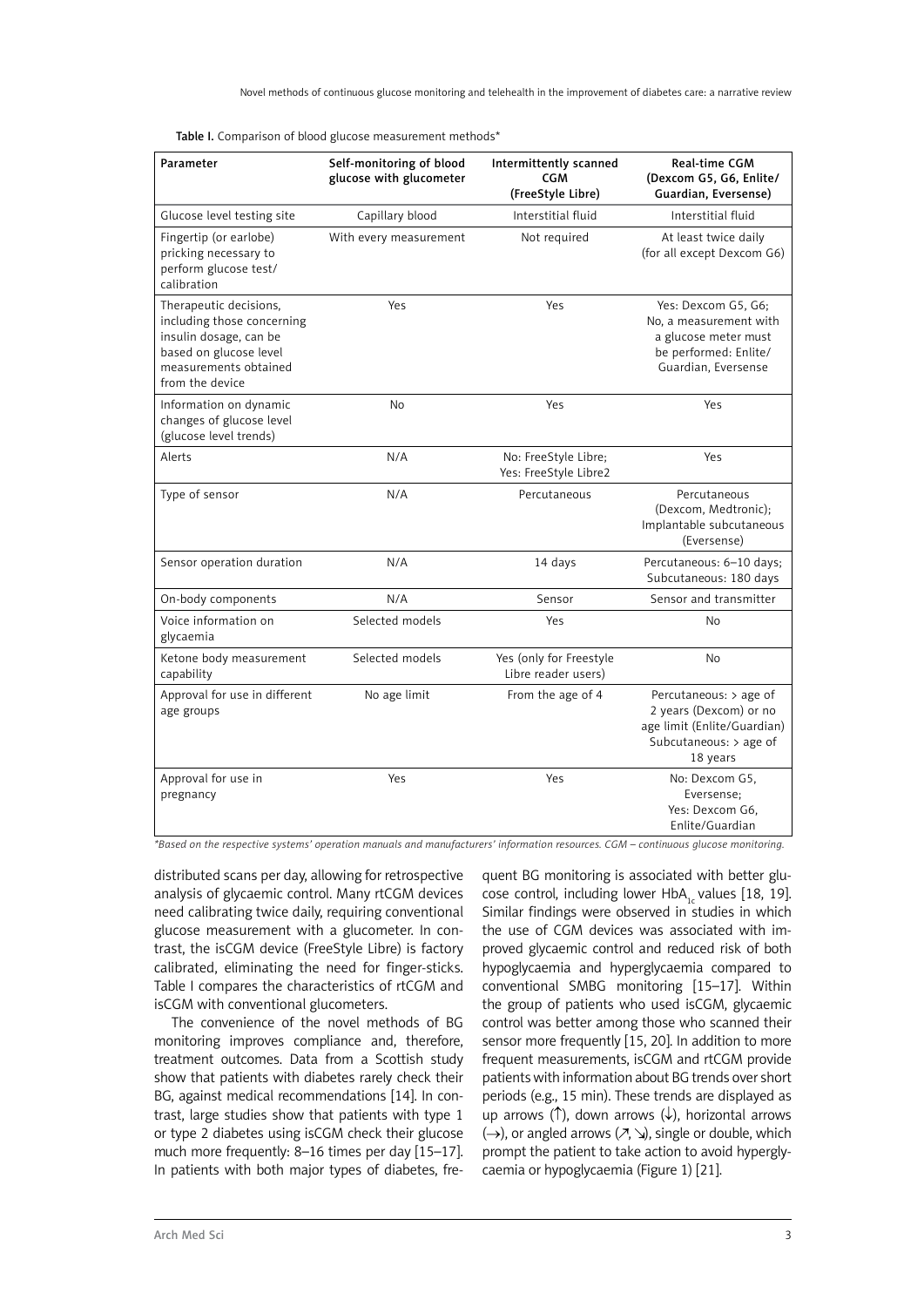#### New parameters of glycaemic control enabled by continuous glucose monitoring

The novel methods of glucose monitoring have introduced new parameters of glycaemic control to diabetes care.  $HbA_{1c}$  monitoring combined with SMBG is insufficient for adequate glycaemic control, particularly in patients on intensive insulin therapy. Even patients with low  $HbA_{1c}$ values have an increased risk of microvascular and macrovascular diabetic complications [22], possibly because HbA $_{1c}$  is an averaged measure, which could be the same for patients with BG ranges of 70–140 mg/dl or 40–210 mg/dl.  $HbA_{1c}$ is unable to provide information about the time spent in the target BG range, hypoglycaemia, or hyperglycaemia. Data showing full-day glycaemic coverage from isCGM or rtCGM can be used to calculate new parameters of glycaemic control such as time in range (TIR), time below range (TBR), and time above range (TAR), which are becoming new treatment targets [23]. Devices for isCGM or rtCGM provide estimates of glycaemic variability (e.g., coefficient of variation); high glycaemic variability is a risk factor for diabetic complications and should be taken into account in diabetes management [24]. Additional parameters include an estimated value of HbA<sub>1c</sub>. Table II explains these new parameters of glycaemic control in more detail.

Reporting of the new parameters of glycaemic control is being standardised. Currently, a onepage Ambulatory Glucose Profile (AGP) is recommended (Figure 2), and is becoming part of routine diabetes care [25–27]. Treatment standards

Table II. Recommended standardised CGM metrics for clinical care [23]

| $\mathbf{1}$   | Number of days CGM worn<br>(14 days recommended)                                   |
|----------------|------------------------------------------------------------------------------------|
| $\overline{2}$ | Percentage of time that CGM is active<br>(70% of data from 14 days recommended)    |
| 3              | Mean glucose                                                                       |
| 4              | Glucose management indicator (GMI)                                                 |
| 5              | Glycaemic variability (% coefficient of variation,<br>%CV) target $\leq$ 36%       |
| 6              | Time above range (TAR): % of readings and time<br>> 250 mg/dl (> 13.9 mmol/l)      |
| 7              | Time above range (TAR): % of readings and time<br>181-250 mg/dl (10.1-13.9 mmol/l) |
| 8              | Time in range (TIR): % of readings and time<br>70-180 mg/dl (3.9-10.0 mmol/l)      |
| 9              | Time below range (TBR): % of readings and time<br>54-69 mg/dl (3.0-3.8 mmol/l)     |
| 10             | Time below range (TBR): % of readings and time<br>< 54 mg/dl (< 3.0 mmol/l)        |
| 11             | Use of Ambulatory Glucose Profile (AGP) for CGM<br>report                          |

based on the parameters derived from CGM are in development [28].

#### Benefits of continuous glucose monitoring

The immediate, real-time benefits of CGM include the prevention and rapid detection of hypoglycaemia or hyperglycaemia due to more frequent measurements, device alarms, and trend arrows that prompt patients to prevent hypoglycaemia or hyperglycaemia by responding appropriately (e.g., eating a meal, increasing insulin dose). Many studies among patients with type 1 or type 2 diabetes show that CGM significantly reduces the time spent in hypoglycaemia or hyperglycaemia [16, 17, 23, 29–34]. Less time spent in dysglycaemia also decreases glycaemic variability [15]. Of note, a higher scanning frequency is associated with better glycaemic indices in patients using isCGM [15, 35].

A long-term, retrospective analysis of data from isCGM or rtCGM devices can help in the following areas:

- 1. Providing a general assessment of glycaemic control and identification of areas to be improved: reduced frequency and duration of hypoglycaemia/hyperglycaemia episodes; reduced BG variability and associated microvascular and macrovascular complications; reduced HbA<sub>1</sub> levels [23, 29–34, 36].
- 2. Identification of events responsible for episodes of hyperglycaemia or hypoglycaemia (e.g., which meals are associated with the greatest increase in the glucose level, at what time of the day and night the BG increases or decreases).
- 3. Assessment of the impact of physical exercise, diet, stress, or other factors on BG.

CGM offers benefits for healthcare systems as well. The data recorded by these devices can easily be shared electronically with healthcare professionals, enabling tele-consultations. The CGM devices do not require strips for measuring BG. Preventing severe episodes of hypoglycaemia or hyperglycaemia can also reduce the incidence of hospitalisation of diabetes patients [37].

The isCGM and rtCGM systems provide new, clinically relevant information on glycaemic control and address the shortcomings of  $HbA_{1c}$  monitoring alone. For example, an increased  $HbA<sub>1c</sub>$  value indicates that diabetes treatment should be modified, but it does not specify which areas need to be improved (e.g., hyperglycaemia, hypoglycaemia, glycaemic variability). In contrast, new parameters of glycaemic control included in an AGP report indicate which aspects of treatment should be changed [23].

### Effects of novel glucose monitoring methods on patients' everyday life

To maximize the benefits of isCGM and rtCGM, patients must be trained to use particular devices,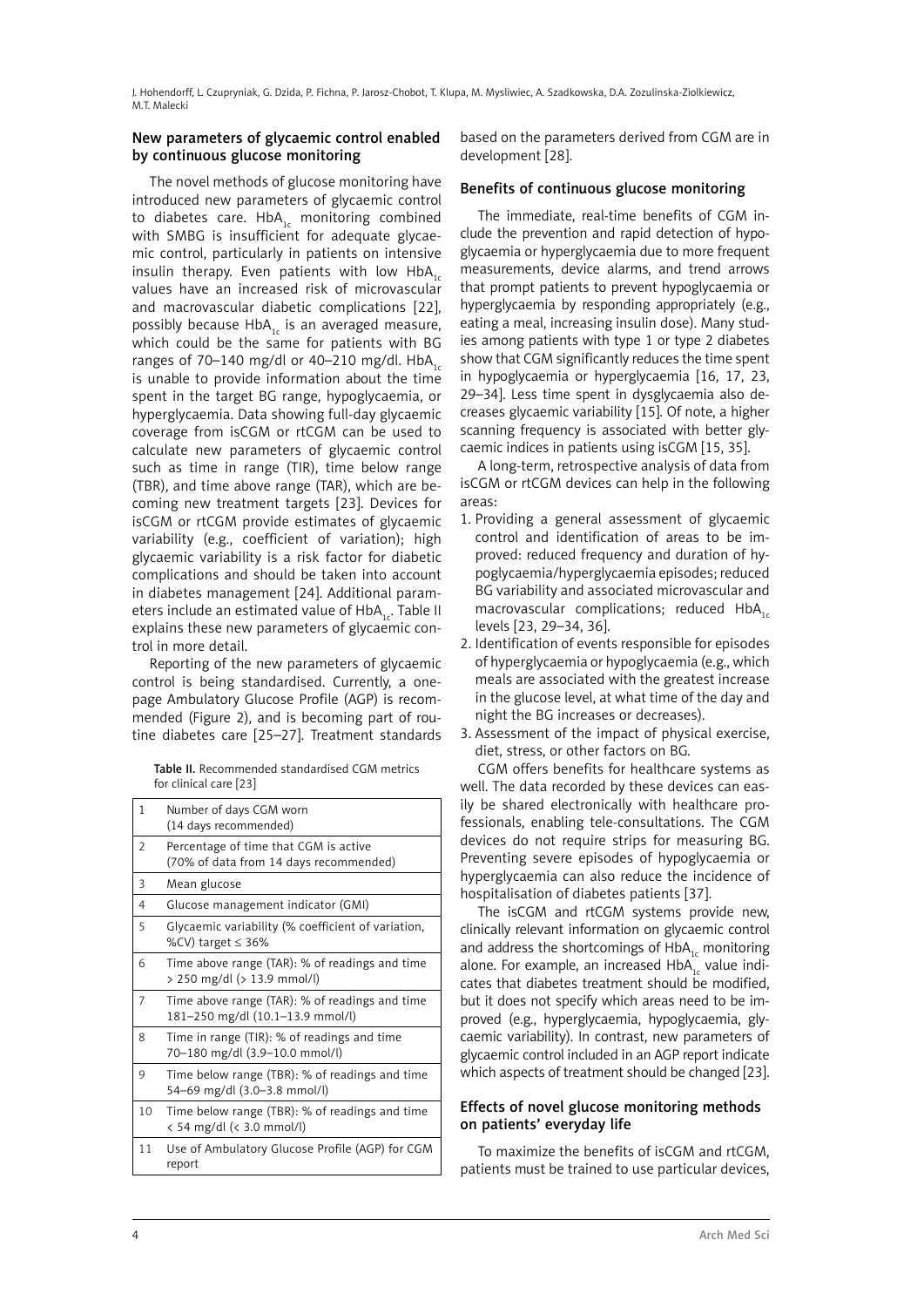Novel methods of continuous glucose monitoring and telehealth in the improvement of diabetes care: a narrative review

| <b>AGP Report</b><br>19 February 2020 - 3 March 2020 (14 Days)             |                                                                  |          | LibreView                   |                   |  |
|----------------------------------------------------------------------------|------------------------------------------------------------------|----------|-----------------------------|-------------------|--|
| <b>GLUCOSE STATISTICS AND TARGETS</b>                                      |                                                                  |          | <b>TIME IN RANGES</b>       |                   |  |
| 19 February 2020 - 3 March 2020<br>% Time CGM is Active                    | 14 Days<br>97 %                                                  |          | Very High >250 mg/dL        | $1\%$ (14min)     |  |
| <b>Ranges And Targets For</b>                                              | Type 1 or Type 2 Diabetes                                        | 250      | High 181 - 250 mg/dL        | $18\%$ (4h 19min) |  |
| <b>Glucose Ranges</b><br>Target Range 70-180 mg/dL                         | Targets % of Readings (Time/Day)<br>Greater than 70% (16h 48min) | 180      |                             |                   |  |
| Below 70 mg/dL                                                             | Less than 4% (58min)                                             |          |                             |                   |  |
| Below 54 mg/dL                                                             | Less than 1% (14min)                                             |          |                             |                   |  |
| Above 180 mg/dL                                                            | Less than 25% (6h)                                               |          | Target Range 70 - 180 mg/dL | 78% (18h 44min)   |  |
| Above 250 mg/dL                                                            | Less than 5% (1h 12min)                                          |          |                             |                   |  |
| Each 5% increase in time in range (70-180 mg/dL) is clinically beneficial. |                                                                  |          |                             |                   |  |
| <b>Average Glucose</b>                                                     | $141$ maldL                                                      | 70<br>54 | LOW 54 - 69 mg/dL           | $3\%$ (43min)     |  |
| <b>Glucose Management Indicator (GMI)</b>                                  | 6.7 % or 49mmol/mol                                              |          | Verv Low <54 mg/dL          | $0\%$ (0min)      |  |
| <b>Glucose Variability</b>                                                 | 31.6%                                                            |          |                             |                   |  |

## **AGP Report**

**AMBULATORY GLUCOSE PROFILE (AGP)** 

rcent coefficient of variation (%CV); target ≤36%



Figure 2. Example of Ambulatory Glucose Profile showing recommended glycaemic metrics

i.e., placing percutaneous glucose sensors, using dedicated display devices and applications, and responding appropriately to BG readings and other information such as trend arrows.

Percutaneous sensors may be placed by patients themselves, which requires training. Subcutaneous sensors (Eversense) are placed by healthcare professionals in a relatively invasive procedure. Although rtCGM devices reduce the number of finger-sticks, most (all but Dexcom G6) still require a twice-daily calibration using a conventional glucometer. Conveniently, the isCGM device (FreeStyle Libre) is factory calibrated, eliminating the need for finger-sticks and the potential for errors related to faulty calibration.

An obvious advantage of CGM devices is the reduction or elimination of painful finger-sticks needed to measure BG with a glucometer. This is particularly important for children, who may not understand the concept of glycaemic control and are sensitive to pain. Parents of children with diabetes can use CGM to measure BG at night without waking their child, e.g., to rule out nocturnal hypoglycaemia, which can also improve the child's sleep quality [38]. Checking CGM device readings is much more subtle than taking a finger-stick measurement with a glucometer; therefore patients feel more comfortable checking their BG in social situations.

CGM devices can increase both treatment compliance and disease awareness among patients with diabetes. Patients who use a CGM system check their BG much more frequently compared to conventional SMBG. Consequently, patients become more aware of their glycaemic control and are more likely to comply with their physicians' recommendations. Owing to the availability of complete glycaemic coverage, patients can identify how particular activities, meals, or stressors in their daily lives affect their BG, and the additional information guides appropriate insulin dosing.

The ability to share glycaemic data electronically offers many advantages. It can improve patient-physician cooperation and give more control over BG to caretakers of patients with diabetes.

There are some specific populations, in addition to type 1 diabetes patients, that could particularly benefit from using CGM. These populations include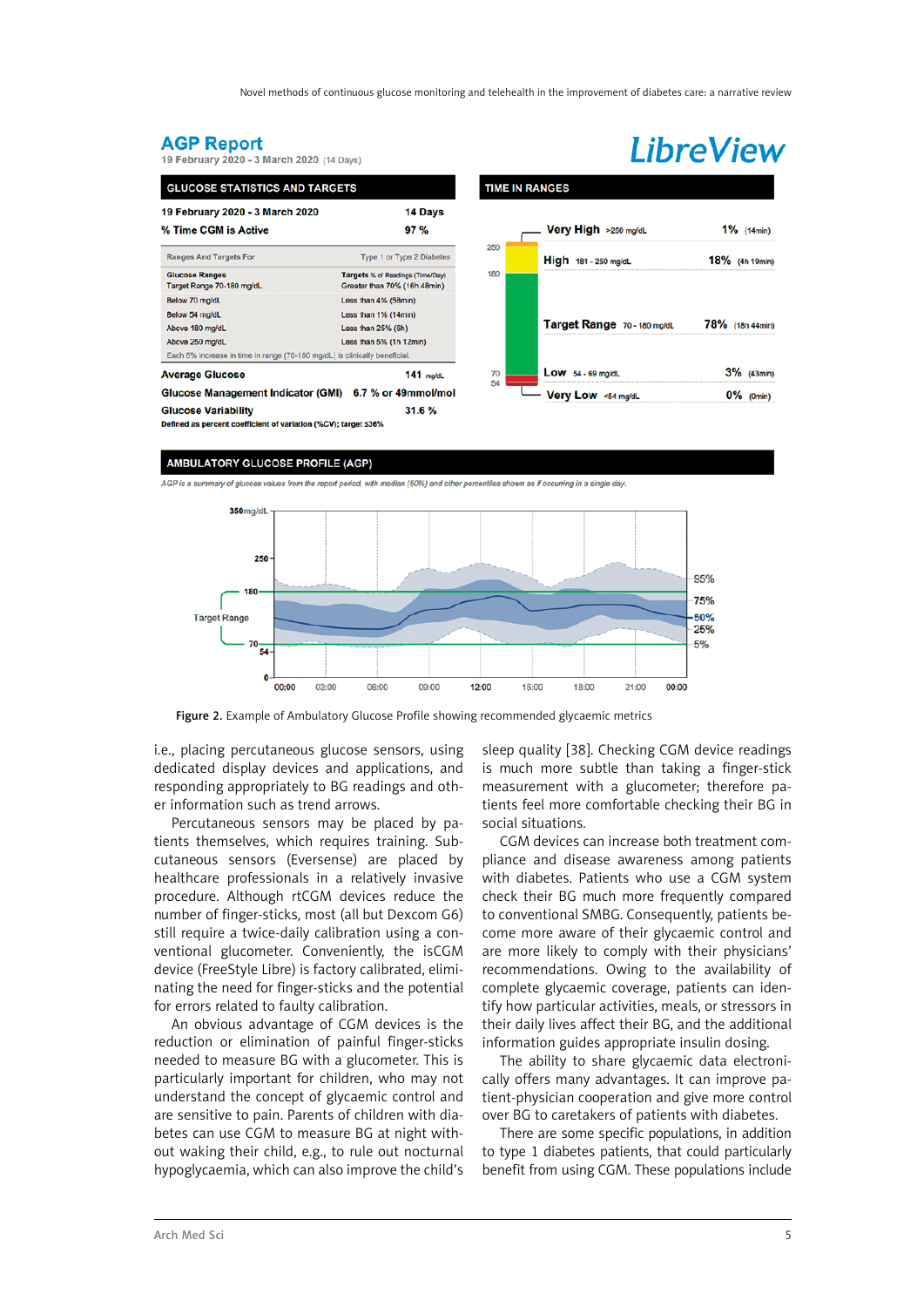children, pregnant women with diabetes and elderly patients. Generally, all patients on multiple daily injections or insulin pumps, including patients with type 2 diabetes and other specific types, reduce time spent in hypoglycaemia or hyperglycaemia, and thus have better glycaemic control. Patients with diabetes who use CGM devices report an improved quality of life and treatment satisfaction [17, 37, 39–41], reduced fear of hypoglycaemia, better work attendance [37, 42], fewer hospitalisations, and lower health-care costs [43]. As a result, there are many projections and simulations exploring the implementation of these devices in all patients with type 1 and type 2 diabetes [44–48].

#### Continuous glucose monitoring in telehealth

Telehealth interventions are an effective means of achieving glycaemic control in patients with diabetes [49]. CGM systems offer valuable glycaemic data that can easily be shared electronically between patients and healthcare professionals. Most CGM systems offer cloud-based platforms for sharing glycaemic data (LibreView, CareLink, Eversense DMS, Clarity). This enables a large proportion of consultations to be carried out remotely. Such tele-consultations are more convenient, less time-consuming and more cost-effective. The current pandemic of coronavirus-19 (COVID-19) has highlighted another benefit of telehealth for diabetes patients: a reduced risk of acquiring infectious disease in healthcare facilities, which are characterised by a high risk of viral transmission.

### Conclusions

The novel methods to monitor BG continuously substantially improve care among patients with type 1 or type 2 diabetes. Data from CGM devices are used to facilitate better treatment compliance and outcomes and are improving routine diabetes management by providing new parameters for glycaemic control. Increased availability of CGM devices could be achieved by raising awareness among both patients with diabetes, and physicians of all clinical specialties. Subsidies should be considered for many patients worldwide, particularly because CGM systems can reduce some diabetes treatment costs by preventing hospitalisation and missed work due to diabetic complications. Data from clinical trials and observational studies showing improved glycaemic indices and quality of life should lead healthcare providers to consider wider CGM use in their patients.

#### Acknowledgments

We wish to thank Rafał Szot (Proper Medical Writing, Warsaw, Poland) for help with preparation of the manuscript.

This work was supported by the Abbott company (no award/grant number).

#### Conflict of interest

LC, GD, PJC, TK, MM, AS, DZZ, MTM received fees from Abbott, Medtronic and Roche. JH received fees from Abbott and Roche. PF received fees from Abbott.

References

- 1. International Diabetes Federation. IDF Diabetes Atlas. 2019. https://www.diabetesatlas.org/upload/resources/material/20200302\_133351\_IDFATLAS9e-final-web. pdf (accessed 1 Oct 2020).
- 2. Patterson CC, Harjutsalo V, Rosenbauer J, et al. Trends and cyclical variation in the incidence of childhood type 1 diabetes in 26 European centres in the 25 year period 1989-2013: a multicentre prospective registration study. Diabetologia 2019; 62: 408-17.
- 3. Bommer C, Heesemann E, Sagalova V, et al. The global economic burden of diabetes in adults aged 20–79 years: a cost-of-illness study. Lancet Diabetes Endocrinol 2017; 5: 423-30.
- 4. Gregg EW, Sattar N, Ali MK. The changing face of diabetes complications. Lancet Diabetes Endocrinol 2016; 4: 537-47.
- 5. Vos T, Allen C, Arora M, et al. Global, regional, and national incidence, prevalence, and years lived with disability for 310 diseases and injuries, 1990–2015: a systematic analysis for the Global Burden of Disease Study 2015. Lancet 2016; 388: 1545-602.
- 6. Glycaemic Targets: Standards of Medical Care in Diabetes – 2020. Diabetes Care 2020; 43 (Suppl 1): S66-76.
- 7. Araszkiewicz A, Bandurska-Stankiewicz E, Budzyński A, et al. 2019 Guidelines on the management of diabetic patients. A position of Diabetes Poland. Clin Diabetol 2019; 8: 1-95.
- 8. Ajjan RA. How can we realize the clinical benefits of continuous glucose monitoring? Diabetes Technol Ther 2017; 19 (S2): S27-36.
- 9. Rayman G. Glycaemic control, glucose variability and the triangle of diabetes care. Br J Diabetes 2016; 16 (Suppl 1): S3-6.
- 10. Wagner J, Malchoff C, Abbott G. Invasiveness as a barrier to self-monitoring of blood glucose in diabetes. Diabetes Technol Ther 2005; 7: 612-9.
- 11. Vidal Florc M, Jansà Morató M, Galindo Rubio M, et al. Factors associated to adherence to blood glucose self-monitoring in patients with diabetes treated with insulin. The dapa study. Endocrinol Diabetes Nutr 2018; 65: 99-106.
- 12. Beck RW, Bergenstal RM, Laffel LM, et al. Advances in technology for management of type 1 diabetes. Lancet 2019; 394: 1265-73.
- 13. Unger J, Kushner P, Anderson JE. Practical guidance for using the FreeStyle Libre flash continuous glucose monitoring in primary care. Postgrad Med 2020; 132: 305-13.
- 14. Cameron D, Harris FM, Evans JMM. Patterns of self-monitoring of blood glucose in insulin-treated diabetes: analysis of a Scottish population over time. Diabetes Obes Metab 2016; 18: 729-31.
- 15. Dunn TC, Xu Y, Hayter G, et al. Real-world flash glucose monitoring patterns and associations between self-monitoring frequency and glycaemic measures: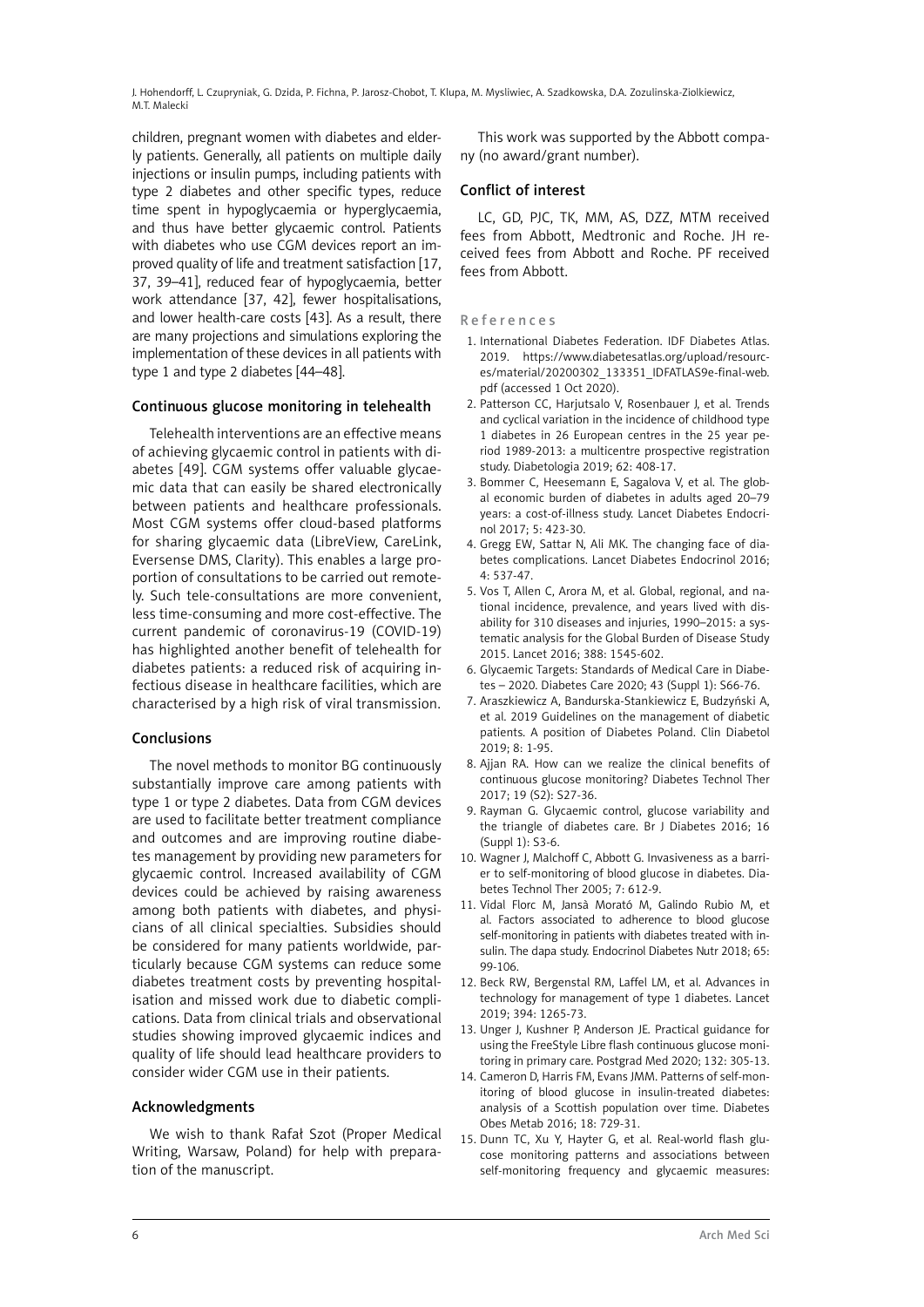a European analysis of over 60 million glucose tests. Diabetes Res Clin Pract 2018; 137: 37-46.

- 16. Haak T, Hanaire H, Ajjan R, et al. Flash glucose-sensing technology as a replacement for blood glucose monitoring for the management of insulin-treated type 2 diabetes: a multicenter, open-label randomized controlled trial. Diabetes Ther 2017; 8: 55-73.
- 17. Bolinder J, Antuna R, Geelhoed-Duijvestijn P, et al. Novel glucose-sensing technology and hypoglycaemia in type 1 diabetes: a multicentre, non-masked, randomised controlled trial. Lancet 2016; 388: 2254-63.
- 18. Miller KM, Beck RW, Bergenstal RM, et al. Evidence of a strong association between frequency of self-monitoring of blood glucose and hemoglobin A1c levels in T1D exchange clinic registry participants. Diabetes Care 2013; 36: 2009-14.
- 19. Elgart JF, González L, Prestes M, et al. Frequency of self-monitoring blood glucose and attainment of HbA1c target values. Acta Diabetol 2016; 53: 57-62.
- 20. Jangam S, Dunn T, Xu Y, et al. Flash glucose monitoring improves glycaemia in higher risk patients: a longitudinal, observational study under real-life settings. BMJ Open Diabetes Res Care 2019; 7: e000611.
- 21. Kudva YC, Ahmann AJ, Bergenstal RM, et al. Approach to using trend arrows in the FreeStyle Libre Flash glucose monitoring systems in adults. J Endocr Soc 2018; 2: 1320-7.
- 22. Mongraw-Chaffin M, Bertoni AG, Golden SH, et al. Association of low fasting glucose and HbA1c with cardiovascular disease and mortality: the MESA study. J Endocr Soc 2019; 3: 892-901.
- 23. Battelino T, Danne T, Bergenstal RM, et al. Clinical targets for continuous glucose monitoring data interpretation: recommendations from the international consensus on time in range. Diabetes Care 2019; 42: 1593-603.
- 24. Gorst C, Kwok CS, Aslam S, et al. Long-term glycaemic variability and risk of adverse outcomes: a systematic review and meta-analysis. Diabetes Care 2015; 38: 2354-69.
- 25. American Diabetes Association. 6. Glycaemic Targets: Standards of Medical Care in Diabetes – 2020. Diabetes Care 2020; 43 (Suppl 1): S66-76.
- 26. Petrie JR, Peters AL, Bergenstal RM, et al. Improving the clinical value and utility of CGM systems: issues and recommendations. Diabetologia 2017; 60: 2319-28.
- 27. Bergenstal RM, Ahmann AJ, Bailey T, et al. Recommendations for standardizing glucose reporting and analysis to optimize clinical decision making in diabetes: the ambulatory glucose profile (AGP). Diabetes Technol Ther 2013; 15: 198-211.
- 28. Danne T, Nimri R, Battelino T, et al. International Consensus on Use of Continuous Glucose Monitoring. Diabetes Care 2017; 40: 1631-40.
- 29. Group JDRFCGMS. Effectiveness of continuous glucose monitoring in a clinical care environment: evidence from the Juvenile Diabetes Research Foundation Continuous Glucose Monitoring (JDRF-CGM) trial. Diabetes Care 2010; 33: 17-22.
- 30. New JP, Ajjan R, Pfeiffer AFH, et al. Continuous glucose monitoring in people with diabetes: the randomized controlled Glucose Level Awareness in Diabetes Study (GLADIS). Diabet Med 2015; 32: 609-17.
- 31. Bergenstal RM, Klonoff DC, Garg SK, et al. Threshold-based insulin-pump interruption for reduction of hypoglycaemia. N Engl J Med 2013; 369: 224-32.
- 32. Pickup JC, Freeman SC, Sutton AJ. Glycaemic control in type 1 diabetes during real time continuous glucose

monitoring compared with self monitoring of blood glucose: meta-analysis of randomised controlled trials using individual patient data. BMJ 2011; 343: d3805.

- 33. Garg SK, Voelmle MK, Beatson CR, et al. Use of continuous glucose monitoring in subjects with type 1 diabetes on multiple daily injections versus continuous subcutaneous insulin infusion therapy: a prospective 6-month study. Diabetes Care 2011; 34: 574-9.
- 34. Beck RW, Riddlesworth T, Ruedy K, et al. Effect of continuous glucose monitoring on glycaemic control in adults with type 1 diabetes using insulin injections. JAMA 2017; 317: 371-8.
- 35. Hohendorff J, Gumprecht J, Mysliwiec M, Zozulinska-Ziolkiewicz D, Malecki MT. Intermittently scanned continuous glucose monitoring data of polish patients from real-life conditions: more scanning and better glycemic control compared to worldwide data. Diabetes Technol Ther 2021; doi:10.1089/dia.2021.0034.
- 36. Ceriello A, Monnier L, Owens D. Glycaemic variability in diabetes: clinical and therapeutic implications. Lancet Diabetes Endocrinol 2019; 7: 221-30.
- 37. Charleer S, Mathieu C, Nobels F, et al. Effect of continuous glucose monitoring on glycaemic control, acute admissions, and quality of life: a real-world study. J Clin Endocrinol Metab 2018; 103: 1224-32.
- 38. Sinisterra M, Hamburger S, Tully C, et al. Young children with type 1 diabetes: sleep, health-related quality of life, and continuous glucose monitor use. Diabetes Technol Ther 2020; 22: 639-42.
- 39. Polonsky WH, Hessler D, Ruedy KJ, et al. The impact of continuous glucose monitoring on markers of quality of life in adults with type 1 diabetes: further findings from the DIAMOND randomized clinical trial. Diabetes Care 2017; 40: 736-41.
- 40. Rubin RR, Peyrot M. Treatment satisfaction and quality of life for an integrated continuous glucose monitoring/ insulin pump system compared to self-monitoring plus an insulin pump. J Diabetes Sci Technol 2009; 3: 1402-10.
- 41. Yaron M, Roitman E, Aharon-Hananel G, et al. Effect of flash glucose monitoring technology on glycaemic control and treatment satisfaction in patients with type 2 diabetes. Diabetes Care 2019; 42: 1178-84.
- 42. Patton SR, Clements MA. Psychological reactions associated with continuous glucose monitoring in youth. J Diabetes Sci Technol 2016; 10: 656-61.
- 43. Gill M, Zhu C, Shah M, et al. Health care costs, hospital admissions, and glycaemic control using a standalone, real-time, continuous glucose monitoring system in commercially insured patients with type 1 diabetes. J Diabetes Sci Technol 2018; 12: 800-7.
- 44. Roze S, Isitt JJ, Smith-Palmer J, et al. Long-term cost-effectiveness the dexcom g6 real-time continuous glucose monitoring system compared with self-monitoring of blood glucose in people with type 1 diabetes in France. Diabetes Ther 2021; 12: 235-46.
- 45. Roze S, Isitt J, Smith-Palmer J, Javanbakht M, Lynch P. Long-term cost-effectiveness of dexcom g6 real-time continuous glucose monitoring versus self-monitoring of blood glucose in patients with type 1 diabetes in the U.K. Diabetes Care 2020; 43: 2411-7.
- 46. Wan W, Skandari MR, Minc A, et al. Cost-effectiveness of continuous glucose monitoring for adults with type 1 diabetes compared with self-monitoring of blood glucose: the DIAMOND randomized trial. Diabetes Care 2018; 41: 1227-34.
- 47. Pease A, Zomer E, Liew D, Lo C, Earnest A, Zoungas S. Cost-effectiveness of health technologies in adults with